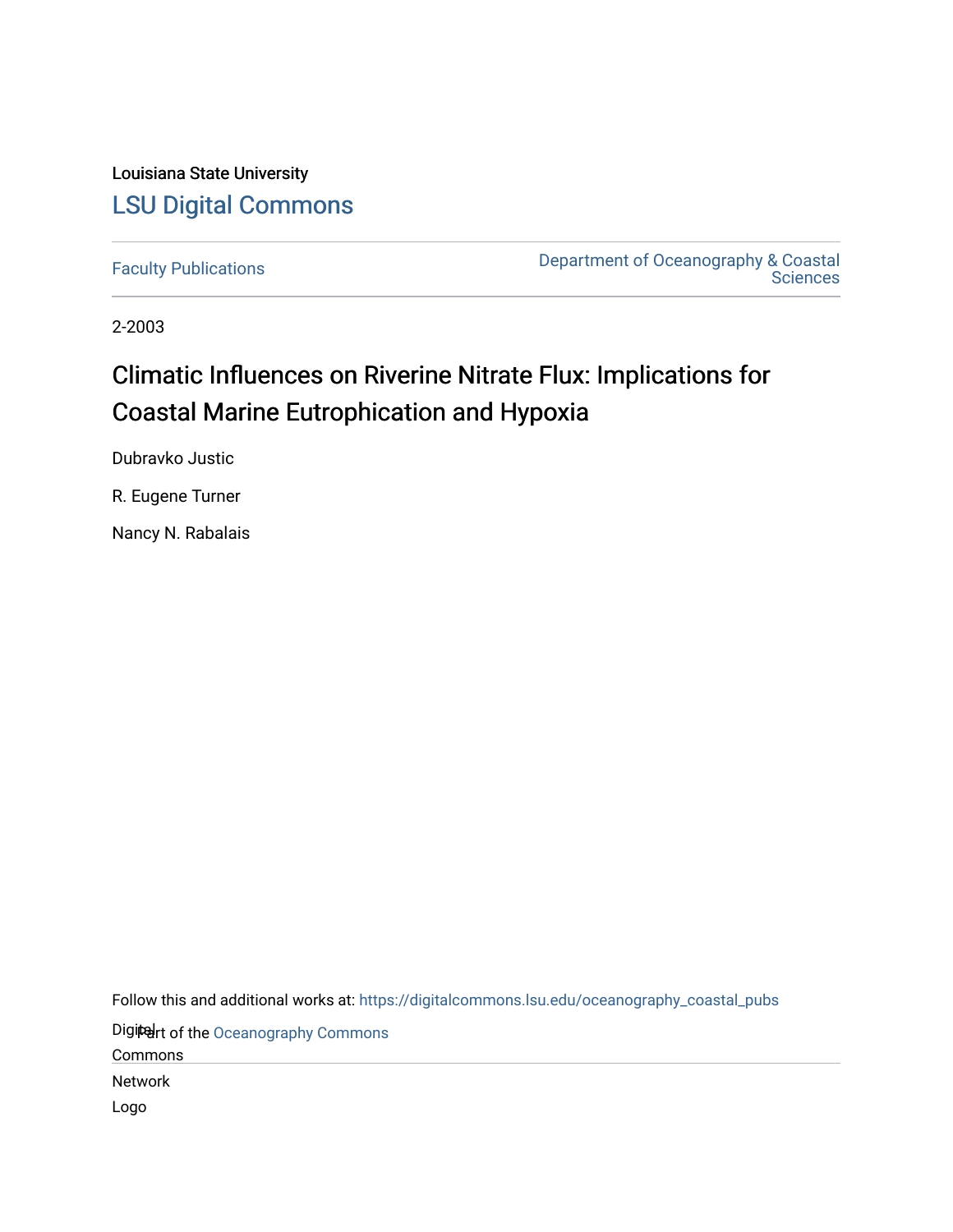# Climatic Influences on Riverine Nitrate Flux: Implications for Coastal Marine Eutrophication and Hypoxia1

DUBRAVKO JUSTIĆ<sup>2,\*</sup>, R. EUGENE TURNER<sup>2</sup>, and NANCY N. RABALAIS<sup>3</sup>

<sup>2</sup> *Coastal Ecology Institute, and Department of Oceanography and Coastal Sciences,*

*Louisiana State University, Baton Rouge, Louisiana 70803*

<sup>3</sup> *Louisiana Universities Marine Consortium, 8124 Highway 56, Chauvin, Louisiana 70344*

**ABSTRACT: The average nitrate flux of the lower Mississippi River increased 3.3-fold between 1954–1967 and 1983– 2000. During the same time period, the average nitrate concentration increased 2.3-fold while the average discharge increased 40%. Partitioning of the observed trend in nitrate flux among the two flux components, nitrate concentration and discharge, revealed that about 80% of the observed increase in flux could be explained by the increase in nitrate concentration. This indicates that a historical increase in the anthropogenic nutrient inputs has had a far greater impact on the lower Mississippi River nitrate flux than a change in climate. The influence of climatic factors on nitrate flux has been significant and may further increase as a result of global climate change. This argument is supported by two lines of evidence. The residual component of nitrate flux, obtained by removing a trend from the time series, is controlled primarily by the variability in discharge, i.e., climatic factors. Also, there is a highly significant relationship between** discharge and nitrate concentration at the low end of the discharge spectrum  $($   $<$  13,000 m<sup>3</sup> s<sup>-1</sup>). The differences in **nitrate flux between flood and drought years are significantly larger than the variations in discharge. This makes the Mississippi River nitrate flux potentially sensitive to future changes in the frequency of extreme climatic events. Because of the importance of nitrate for the productivity of coastal phytoplankton, future climate change would likely have important implications for coastal marine eutrophication and hypoxia.**

## **Introduction**

Eutrophication has been a growing problem in many coastal and estuarine ecosystems around the world (Rosenberg 1985; Diaz and Rosenberg 1995; Rabalais et al. 1999; Rabalais and Turner 2001). Typical manifestations of eutrophication include enhanced primary productivity, noxious phytoplankton blooms, and bottom water hypoxia (Officer et al. 1984; Smayda 1990; Turner and Rabalais 1994). The extent and severity of these phenomena have increased during the last 50 years (Benovic´ et al. 1987; Justić et al. 1987; Andersson and Rydberg 1988; Cooper and Brush 1991; Hickel et al. 1993; Rabalais et al. 1996), most likely in response to increased riverine concentrations of nitrogen and phosphorus and more balanced stoichiometric nutrient ratios in freshwaters (Turner and Rabalais 1991; Dortch and Whitledge 1992; Justić et al. 1995a,b; Howarth et al. 1996). The concentrations of total phosphorus and dissolved inorganic nitrogen in the Mississippi River have increased two-fold and three-fold, respectively, during the last 50 years, and the silicon to nitrogen ratio has decreased four-fold (Turner and Rabalais 1991). These changes in the Mississippi River nutrient concentrations and ratios have occurred coincidentally with changes in agricultural practices and increasing population density in the watershed (Turner and Rabalais 1991; Howarth et al. 1996; Goolsby et al. 1999). Historically, the global nitrogen cycle has been altered by the widespread use of fertilizer and nitrogen-fixing crops to the point where the terrestrial nitrogen budget has doubled and continues to increase (Vitousek et al. 1997). A large fraction of the excess nitrogen stored in agricultural and urban watersheds is exported as the highly mobile nitrate ion (Goolsby et al. 1999). Consequently, nitrate fluxes of the world's major rivers are strongly affected by landuse patterns and population density in watersheds (Peierls et al. 1991; Howarth et al. 1996; Caraco and Cole 1999).

Little is known about the linkages between climate variability, riverine nutrient fluxes, and coastal marine eutrophication. It was observed that short-term climate anomalies, such as droughts and floods, may substantially alter nutrient delivery to the coastal ocean and influence the eutrophication process over an annual cycle ( Justic´ et al. 1996, 1997; Rabalais et al. 1998). Quantifying the linkage between climate variability and riverine nu-

<sup>1</sup> Presented within two symposia dealing with essential fisheries habitat and implications of global climatic change at the American Fisheries Society's 24th Annual Larval Fish Conference at Gulf Shores, Alabama, November 6–10, 2000. Symposium and meeting conveners were Richard F. Shaw and James H. Cowan, Jr.

<sup>\*</sup> Corresponding author; tele: 225/578-6394; fax: 225/578- 6326; e-mail: djusti1@lsu.edu.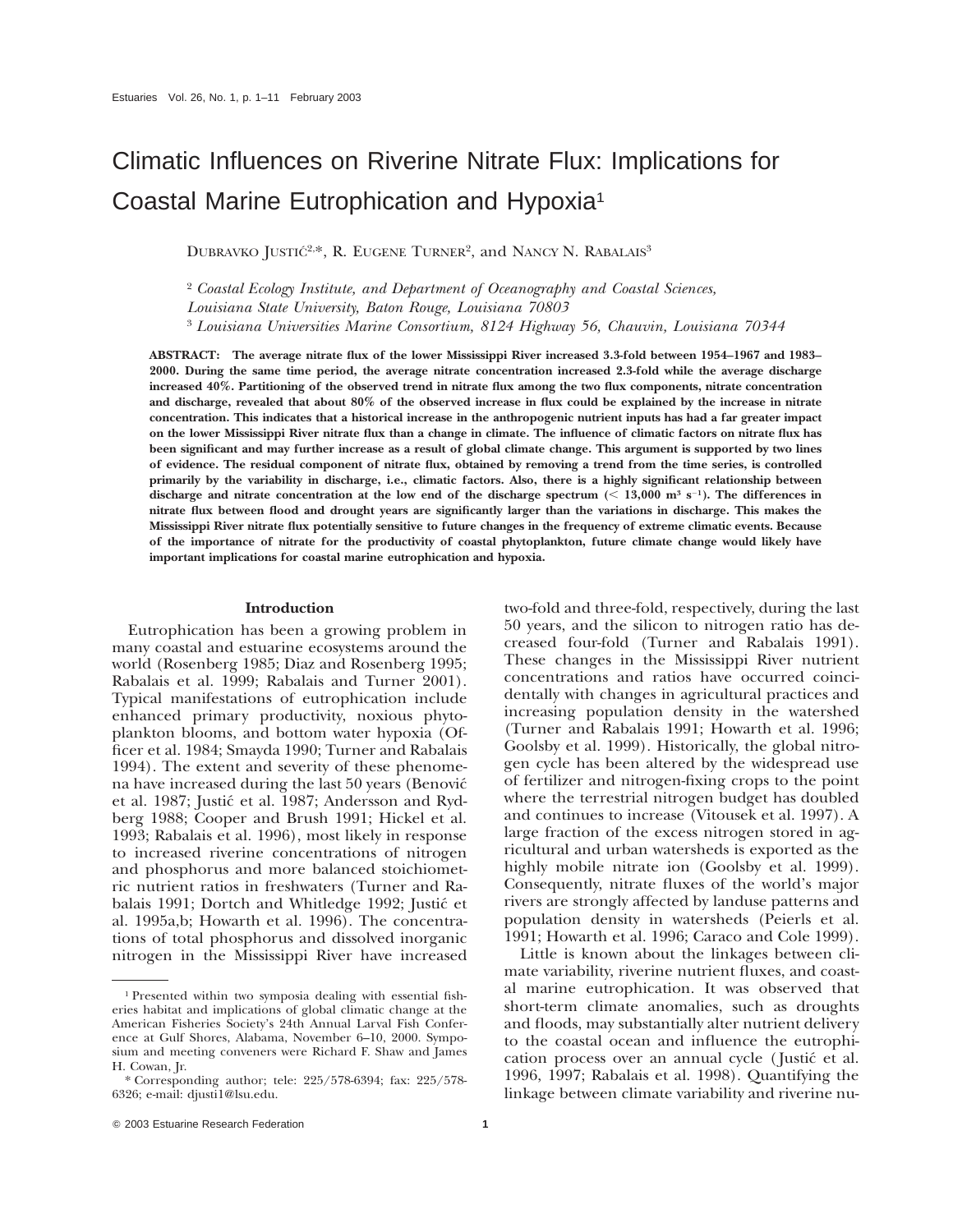trient fluxes is important, particularly in the context of assessing the potential implications of future climate change for river-dominated coastal ecosystems. The global Earth's temperatures increased by almost  $1^{\circ}$ C during the last 150 years ( Jones et al. 1999), and general circulation models (GCMs) have projected further temperature increases of  $1-6^{\circ}$ C over the next 100 years (IPCC 2001). An increase in global temperatures of such a magnitude would likely produce an enhanced hydrologic cycle that would be manifested in altered global freshwater discharge. The above hypothesis is supported by several lines of evidence, including geological evidence on the frequency of historical floods (Ely et al. 1993; Knox 1993), decadal trends in freshwater discharge (Lins and Michaels 1994), and GCM scenarios (e.g., Miller and Russell 1992; Wolock and McCabe 1999).

In the United States, there is historical evidence suggesting that changes in climate enhance the frequency of extreme flood events. An analysis of a 5,000-year geological record for the southwestern U.S. (Ely et al. 1993) suggested that floods occurred more frequently during transitions from cool to warm climate conditions. Modest changes in climate were able to produce large changes in the magnitude of floods. Additional evidence in support of the above hypothesis came from a 7,000-year record of overbank floods for the upper Mississippi River tributaries (Knox 1993). Approximately 3,300 years ago, an abrupt shift in flood behavior occurred, with frequent floods of a magnitude that now recurs every 500 years or more. Analysis of the data collected by the U.S. Geological Survey indicated statistically significant increasing trends in monthly discharge averages during the past five decades across most of the conterminous U.S. (Lins and Michaels 1994). Similar results were obtained by a GCM-based study that examined the impacts of global warming on the annual discharge of the world's 33 largest rivers (Miller and Russell 1992). For a hypothetical  $2xCO<sub>2</sub>$  climate scenario, increases in discharge were indicated for 25 of the 33 studied rivers (Fig. 1). Model simulations suggested that the average annual discharge of the Mississippi River would increase 20% if the concentration of atmospheric  $CO<sub>2</sub>$  doubles. Other studies have shown that runoff estimates for the Mississippi River Basin differed greatly between the Canadian model and the Hadley model (Wolock and McCabe 1999). The average annual runoff of the Mississippi River Basin, for example, was projected to decrease 30% for the Canadian model, but increase 40% for the Hadley model by the year 2099. Thus, the effects of global climate change on hydrological cycle are less certain, particularly on regional scales.



Fig. 1. Present day averages and projected  $2xCO<sub>2</sub>$  discharges (Q) for 33 of the world's major rivers (adapted from Miller and Russell 1992).

The purpose of this analysis is to investigate decadal and annual variability in nitrate flux of the lower Mississippi River between 1954 and 2000. Our objectives were to partition observed decadal trends and annual variability in nitrate flux among the key anthropogenic and climatic factors, i.e., nitrate concentration and discharge, and to test the hypothesis that climate change, via its influence on riverine nutrient fluxes, would have important implications for coastal marine eutrophication and hypoxia.

#### **Methods**

#### THE MISSISSIPPI RIVER BASIN

In terms of the size of the watershed, freshwater discharge, and sediment load, the Mississippi River ranks the third, sixth, and seventh in the world, respectively (Milliman and Meade 1983). The length of the Mississippi River mainstem is 3,700 km. The Mississippi River Basin covers an area of  $3.27 \times 10^6$  km<sup>2</sup> or about 41% of the conterminous U.S. (Milliman and Meade 1983). It extends from the southern Canadian border on the north to the Gulf of Mexico on the south, and from the Appalachian Mountains on the east to the Rocky Mountains on the west.

The Mississippi River Basin is presently one of the most productive farming regions in the world,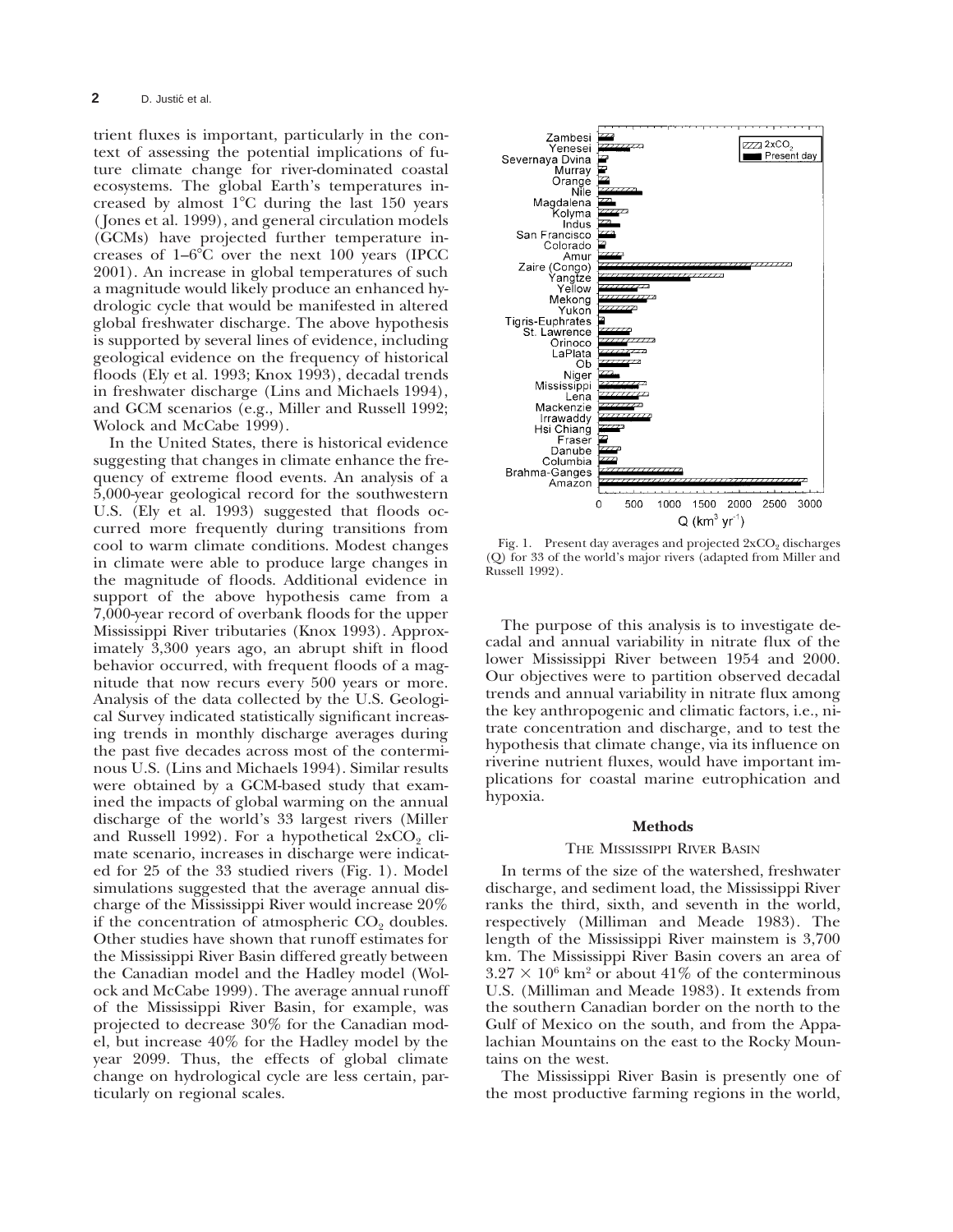producing most of the corn, wheat, soybeans, and cattle in the U.S. During the last 150 years this region has been the site of unprecedented agricultural and urban developments. Beginning in the 1870s, the central part of the Mississippi River Basin was subjected to extensive agricultural drainage (Zucker and Brown 1998). The hydrology of the Mississippi River has also been greatly altered by the construction of dams and reservoirs that started in the early 1900s (Meade 1995). The portion of land under cultivation and the population in the basin have increased to about 60% and 70 million, respectively (Goolsby et al. 1999). The use of nitrogen fertilizer in the U.S. began in the mid 1930s and has increased to about  $12 \times 10^9$  kg yr<sup>-1</sup> by 1995 (Turner and Rabalais 1991; Turner et al. 1999). Those agricultural and urban developments have dramatically increased the inputs of nutrients into the tributaries and the mainstem of the Mississippi River. Total nitrogen yield for the Mississippi River Basin is presently between 2.5-fold to 7.5 fold higher than that of a hypothetical pristine North Atlantic drainage basin (Howarth et al. 1996; Howarth 1998).

#### DATA

The daily-averaged discharge values for the lower Mississippi River at Tarbert Landing, Mississippi (August 1954–May 2000) were obtained from the U.S. Army Corps of Engineers. The monitoring station at Tarbert Landing is 478 km upstream from the birdfoot delta, and 13 km downstream from the inlet channel to the Old River control structure, where one-third of the Mississippi River is diverted to join the Red River to form the Atchafalaya River. The discharge at Tarbert Landing accounts for about 70% of the total Mississippi River and Atchafalaya River discharges. Daily-averaged discharges are inferred from data-adaptive models of discharge versus water level, whose accuracy is normally higher than 90% (Bratkovich et al. 1994). Monthly discharge averages, used in the nitrate flux calculations, were computed from the dailyaveraged discharge values. In this analysis, we used the monthly records (August 1954–May 2000) of nitrate concentration at St. Francisville, Louisiana, approximately 430 km upstream from the Mississippi River delta. Data sources and analytical methods used to determine nitrate concentrations are discussed in Turner and Rabalais (1991) and Goolsby et al. (1999).

## PARTITIONING OF NITRATE FLUX AMONG THE KEY ANTHROPOGENIC AND CLIMATIC FACTORS

In order to evaluate the relative contribution of anthropogenic and climatic factors to Mississippi River nitrate flux, we compared historical changes



Fig. 2. Monthly averages (August 1954–May 2000) of the lower Mississippi River discharge (Q), nitrate concentration (N- $NO<sub>3</sub>$ ), and nitrate flux (N- $NO<sub>3</sub>$  flux). Smoothed curves are estimated third order polynomial fits on 12-month weighted averages. Vertical lines denote the 1954–1967, 1968–1982, and 1983–2000 periods. Arrows indicate the 1973 and 1993 floods.

in nitrate concentration and discharge to the averages of the base period 1954–1967. The 1954– 1967 period was chosen as a reference because it was the earliest period for which continuous nitrate concentration data were available and because it is characterized by a remarkably stable nitrate flux (Fig. 2). We assumed in this analysis that nitrate concentration is influenced predominantly by anthropogenic factors, i.e., loading from agricultural, industrial, and municipal sources (Howarth et al. 1996; Caraco and Cole 1999; Goolsby et al. 1999), while discharge is controlled predominantly by climatic factors, i.e., rainfall and temperature over the continental U.S.

Nitrate flux  $(F_t, kg s^{-1}),$  may be expressed as a product of nitrate concentration  $(N_t, kg m^{-3})$  and discharge  $(Q_t, m^3 s^{-1})$ :

$$
F_t = N_t Q_t \tag{1}
$$

where t is time (yr). Average annual  $N_t$  and  $Q_t$  values reflect historical changes and may be decomposed as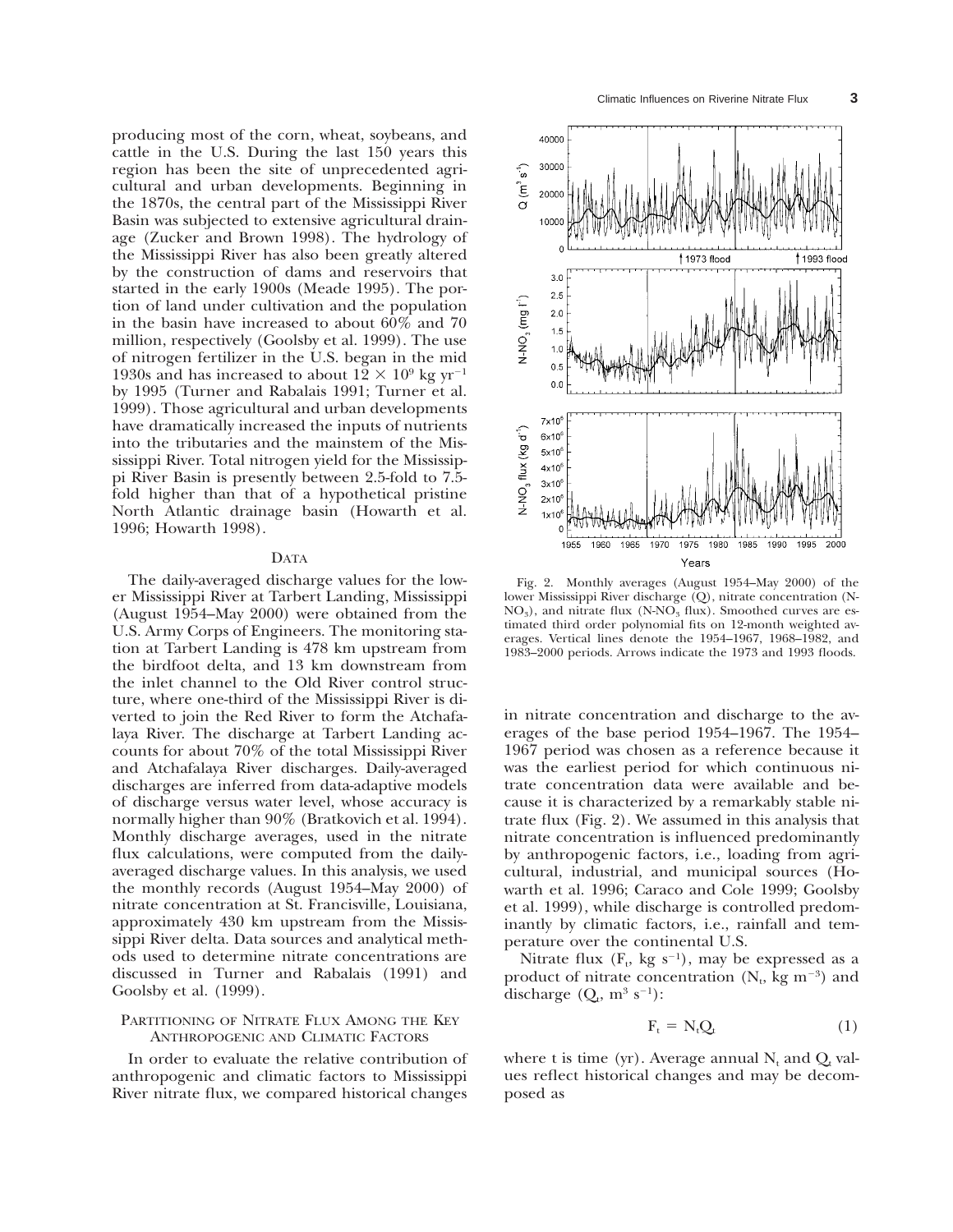TABLE 1. Number of observations  $(n)$ , averages  $(\bar{x})$ , standard deviations (SD), and coefficients of variation (CV) of the Mississippi River discharge (Q), nitrate concentration (N-NO3), and nitrate flux  $(N-NO<sub>3</sub>$  flux) for the periods 1954–1967, 1968– 1982, and 1983–2000. The differences in Q, N-NO<sub>3</sub>, and N-NO<sub>3</sub> flux between the three periods are highly significant (p  $\leq$ 0.001), based on one-way Analysis of Variance (ANOVA) and Duncan's Multiple Range Tests.

| Period             | $Q(m^3 s^{-1})$ | $N-NO_3$ (mg $l^{-1}$ ) | $N-NO_3$ flux (kg d <sup>-1</sup> ) |
|--------------------|-----------------|-------------------------|-------------------------------------|
| 1954-1967          |                 |                         |                                     |
| n                  | 161             | 160                     | 160                                 |
| $\bar{\mathbf{x}}$ | 11,381          | 0.61                    | $0.63 \times 10^{6}$                |
| <b>SD</b>          | 6,359           | 0.28                    | $0.49 \times 10^6$                  |
| CV                 | 0.56            | 0.45                    | 0.77                                |
| 1968-1982          |                 |                         |                                     |
| n                  | 180             | 153                     | 153                                 |
| $\bar{\mathbf{x}}$ | 13,849          | 1.05                    | $1.34 \times 10^6$                  |
| <b>SD</b>          | 7.104           | 0.49                    | $0.99 \times 10^6$                  |
| CV                 | 0.51            | 0.47                    | 0.74                                |
| 1983-2000          |                 |                         |                                     |
| n                  | 209             | 208                     | 208                                 |
| $\bar{\mathbf{x}}$ | 15,874          | 1.37                    | $2.01 \times 10^6$                  |
| <b>SD</b>          | 7,908           | 0.55                    | $1.36 \times 10^6$                  |
| CV                 | 0.49            | 0.4                     | 0.67                                |

$$
N_t = N_B(1 + f_{Nt})
$$
 (2)

$$
Q_t = Q_B(1 + f_{Qt})
$$
 (3)

where  $N_B$  and  $Q_B$  are the average nitrate concentration and the average discharge of the base period 1954–1967, and  $f_{Nt}$  and  $f_{Qt}$  are scaling factors, respectively. From Eqs. 1–3 it follows:

$$
V_{Nt} = [f_{Nt}/(f_{Nt} + f_{Qt})] \times 100
$$
 (4)

$$
V_{Qt} = [f_{Qt}/(f_{Nt} + f_{Qt})] \times 100
$$
 (5)

where  $V_{Nt}$  and  $V_{Qt}$  are relative proportions (%) of nitrate flux variability that can be explained by observed deviations in the nitrate concentration and discharge, respectively, relative to the base period 1954–1967.

## **Results**

#### LONG-TERM TRENDS

The estimated polynomial trends in the time series of the lower Mississippi River discharge (Q), nitrate concentration  $(N-NO_3)$ , and nitrate flux  $(N-NO<sub>3</sub>$  flux) are shown in Fig. 2. Based on the annual flux averages and the overall variability in the data, it is possible to distinguish between three different periods. The 1954–1967 period is characterized by stable flux averages and generally low variability in flux. The 1968–1982 period is characterized by a strong upward trend in flux and also a gradual increase in flux variability. The 1983– 2000 period is characterized by an apparent new flux equilibrium that is associated with the largest overall variability in the data. Between 1954–1967



Fig. 3. Partitioning of observed trends in the  $N-NO_3$  flux of the lower Mississippi River into anthropogenic  $(N-NO<sub>3</sub>$  concentration) and climatic (discharge, Q) components. Symbols indicate relative contributions  $(\%)$  of the two flux components, based on deviations from averages of the base period 1954– 1967. Arrows indicate the 1973 and 1993 floods. Refer to the Methods section for additional explanation.

and 1983–2000, the average nitrate flux of the lower Mississippi River increased from  $0.63 \times 10^6$  to  $2.01 \times 10^6$  kg d<sup>-1</sup>, which is a 3.3-fold increase (Table 1). During the same time period, the average nitrate concentration increased 2.3-fold (from 0.61 to  $1.37 \text{ mg }$  N-NO<sub>3</sub> l<sup>-1</sup>), while the average discharge increased  $40\%$  (from 11,381 to 15,874 m<sup>3</sup> s<sup>-1</sup>). All of these endpoint increases are statistically significant ( $p \leq 0.01$ ; Table 1).

Partitioning of the observed trend in nitrate flux among the two flux components, nitrate concentration and discharge, reveals that about 80% of the observed historical increase in flux could be explained by the increase in nitrate concentration (Fig. 3). Deviations in discharge accounted for about 50% of the variability in flux during the 1954–1967 base period. This ratio subsequently decreased to about 20%, in response to the upward trend in nitrate concentration. The influence of discharge on nitrate flux is clearly manifested at the extreme high end of the discharge spectrum. During the flood of 1973, for example, the deviations in discharge, with respect to the 1954–1967 period, accounted for about 70% of the observed variability in flux (Fig. 3). The average annual discharge during the flood of 1973 (20,400 m<sup>3</sup> s<sup>-1</sup>) was comparable to that of the flood of 1993  $(21,800 \text{ m}^3 \text{ s}^{-1})$ , but because of a compensatory influence of increased nitrate concentrations, the increase in discharge during 1993 accounted for a substantially lower fraction  $(\sim 35\%)$  of the variability in flux when compared to a similar event that occurred twenty years earlier (Fig. 3).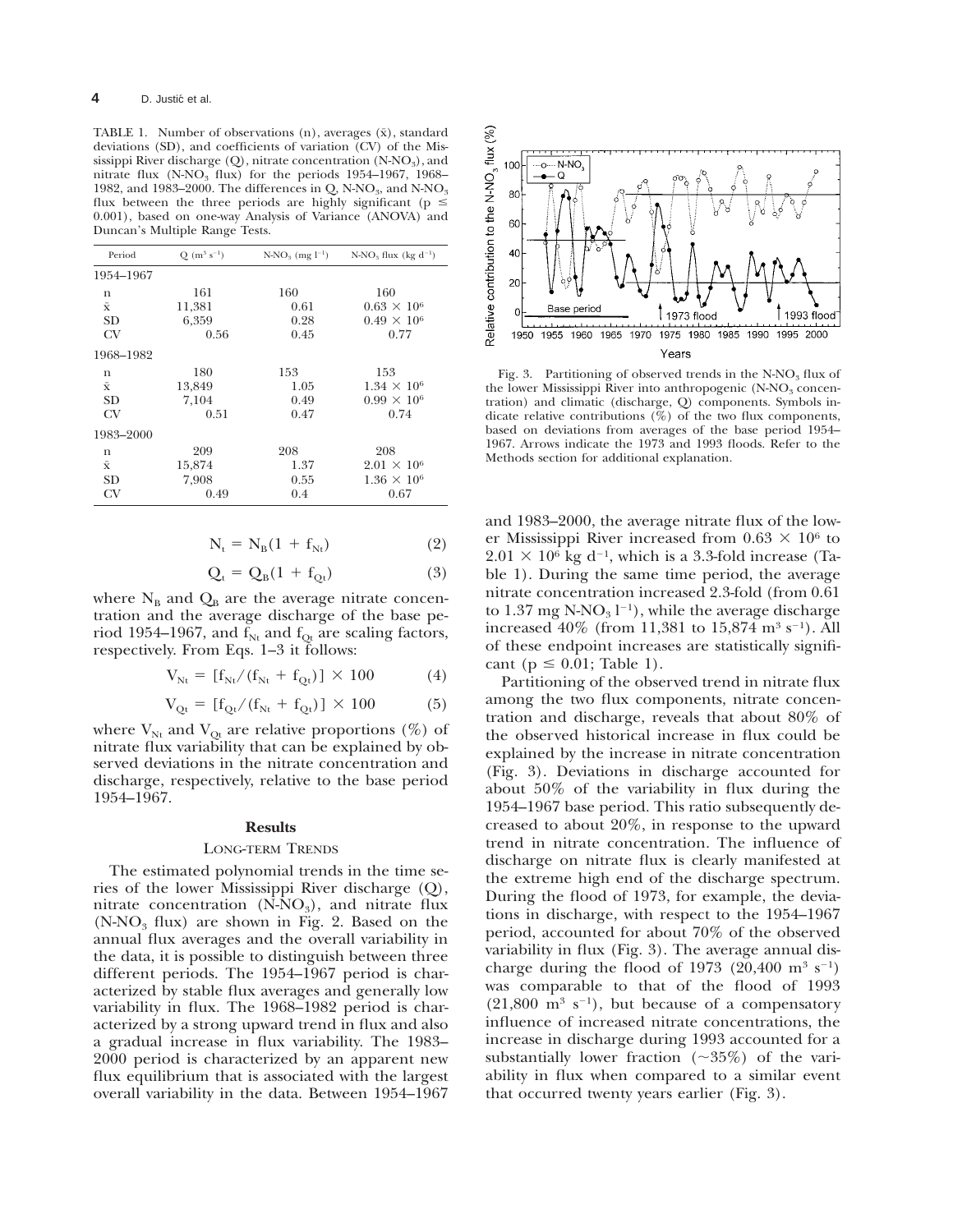

Fig. 4. Residual components of discharge (Q), nitrate concentration (N-NO<sub>3</sub>) and nitrate flux (N-NO<sub>3</sub> flux) of the lower Mississippi River for 1954–2000. Residuals were obtained by subtracting the estimated polynomial trends from the time series in Fig. 2.

## RESIDUAL VARIABILITY

Residual components of discharge, nitrate concentration, and nitrate flux were obtained by subtracting estimated polynomial trends from the time series (Fig. 4). A matrix of Pearson product-moment correlations was then generated to examine covariability among residual components of discharge, nitrate concentration, and nitrate flux.

The variability envelopes for nitrate concentration and flux showed a tendency to expand moderately over time (Fig. 4). Standard deviations for nitrate concentrations and flux increased 2-fold and 2.8-fold, respectively, between 1954–1967 and 1983–2000 (Table 1). The variability in discharge also increased 24% between 1954–1967 and 1968– 1982. The coefficients of variation (CV) for discharge were consistently higher than those for nitrate concentration (Table 1). Since CV provides a measure of relative variability, i.e., variability that is not affected by the average and is useful for comparison of different time series, it appears that the residual component of nitrate flux is predominantly controlled by variations in discharge. This hypothesis is further supported by the analysis of



Fig. 5. Seasonal patterns in discharge (Q), nitrate concentration (N-NO<sub>3</sub>), and nitrate flux (N-NO<sub>3</sub> flux) of the lower Mississippi River during 1954–1967, 1968–1982, and 1983–2000. Vertical bars represent  $\pm$  1 SE.

a matrix of Pearson product-moment correlations for residual components of discharge, nitrate concentration, and nitrate flux. The correlation of discharge and flux ( $r^2 = 0.66$ ;  $p \le 0.001$ ) is higher than the correlation of nitrate concentration and flux ( $r^2 = 0.52$ ;  $p \le 0.001$ ). The residuals of discharge and nitrate concentration are also highly correlated ( $r^2 = 0.11$ ,  $p \le 0.001$ ).

#### SEASONAL ASPECTS

The monthly discharge averages at Tarbert Landing for 1954–1967, 1968–1982, and 1983– 2000 show a sinusoidal seasonal pattern (Fig. 5). This same sinusoidal pattern is also an attribute of longer records (Bratkovich et al. 1994). The maximum discharge typically occurs in April and decreases afterwards until a seasonal minimum in September. Two important historical changes in the seasonal discharge distribution are noticeable when the 1954–1967 and 1983–2000 data subsets are compared (Fig. 5). There is a significant ( $p \le$ 0.01) increasing trend in the average monthly discharge during the March–May period. This trend has effectively prolonged the duration of the spring discharge maximum. There is also a significant ( $p \leq 0.01$ ) trend towards higher discharges during the August–December period. This latter trend has, in turn, reduced the duration of the late summer and early fall discharge minimum (Fig. 5).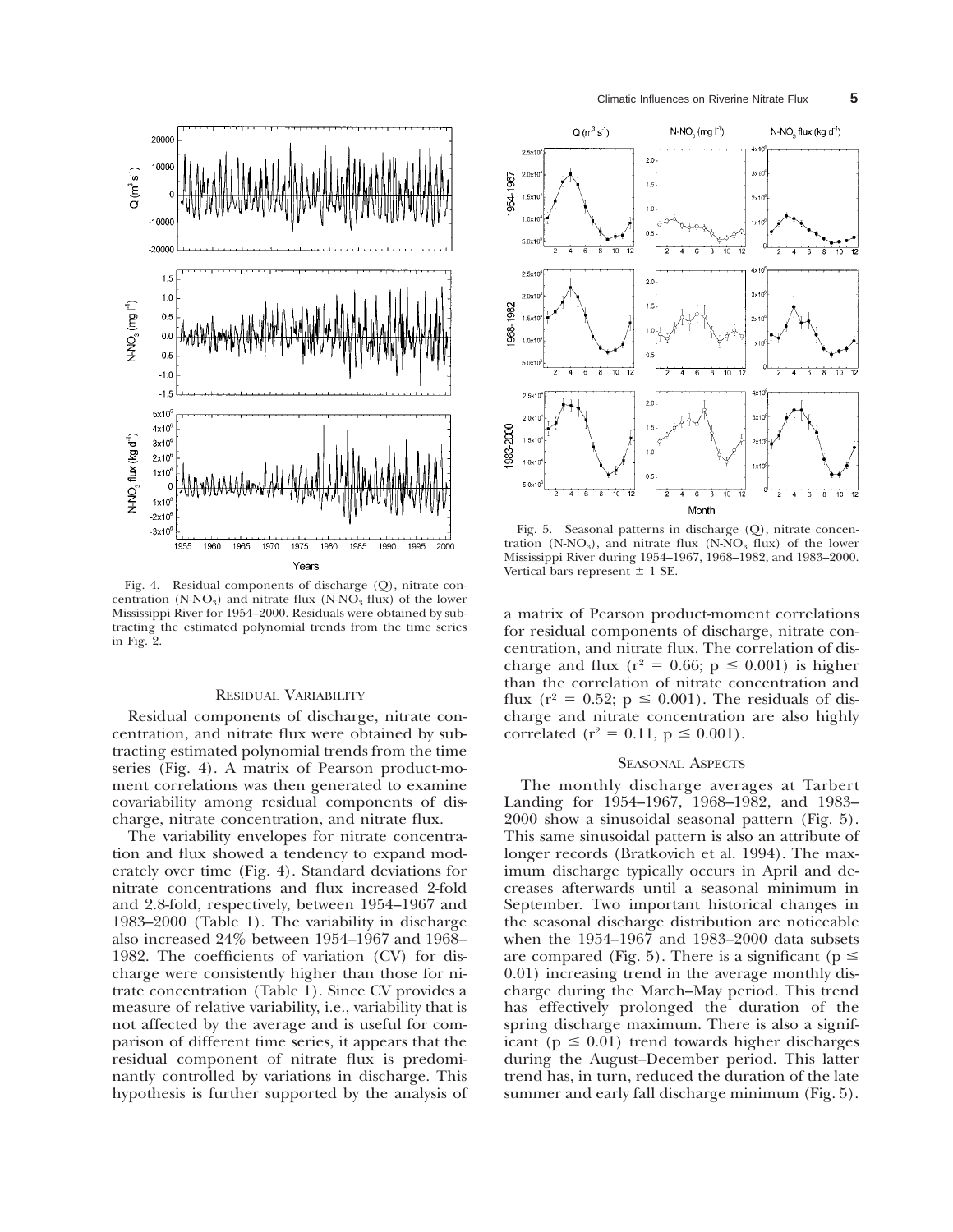

Fig. 6. Regression of nitrate flux  $(N-NO<sub>3</sub> flux)$  on discharge (Q) for the period 1983–2000. The values for the drought of 1988 and the flood of 1993 are shown in different symbols. The two pairs of lines parallel to the regression line denote the 95% confidence limits and the 95% prediction limits.

Both of those changes have contributed to a significant 40% increase in the average discharge between 1954–1967 and 1983–2000 (Table 1).

The seasonal pattern in the Mississippi River nitrate flux generally resembles the dynamics of the freshwater discharge. The timing and magnitude of the annual flux maximum during 1968–1982 and 1983–2000 has clearly been influenced by changes in the seasonal pattern in nitrate concentration (Fig. 5). The July maximum in nitrate concentration that has emerged during the last 30–40 years most likely is related to increased nitrogen inputs from fertilizers (Turner and Rabalais 1991).

## CAUSAL RELATIONSHIPS

Relationship between discharge and nitrate flux for the 1983–2000 data subset is depicted in Fig. 6. A linearity in flux-discharge relationships was also observed in the 1954–1967 and 1968–1982 data subsets. The regression slopes for 1954–1967  $(a = 62.35; r^2 = 0.66; p \le 0.01)$  and 1968–1982 (a  $= 96.12$ ;  $r^2 = 0.48$ ;  $p \le 0.01$ ) were markedly lower in comparison with the slope for the 1983–2000 (a  $= 146.76$ ;  $r^2 = 0.74$ ;  $p \le 0.01$ ; Fig. 6). These differences correspond to historically lower nitrate concentrations during 1954–1967 and 1968–1982 (Fig. 2). Sensitivity of the Mississippi River nitrate flux to altered discharge was estimated by computing the percent increase in flux that corresponds to a 1% increase in the average discharge. For the 1983–2000 data subset, the average flux sensitivity was 1.16%.

To examine the flux-discharge relationship



Fig. 7. Relationships between discharge (Q), nitrate concentration (N-NO<sub>3</sub>), and nitrate flux (N-NO<sub>3</sub> flux) of the lower Mississippi River during 1983–2000. Discharge was subdivided into 18 categories, each corresponding to a range in discharge of 2,000  $\mathrm{m}^3$  s<sup>-1</sup>. Symbols denote average nitrate concentrations and fluxes corresponding to the respective discharge categories. Vertical bars represent  $\pm$  1 standard error. The two horizontal lines in the lower panel show the range of monthly discharge values during the drought of 1988 and the flood of 1993.

more closely, the data on nitrate concentration and flux were subdivided into 18 categories, each corresponding to a range in discharge of  $2,000 \text{ m}^3 \text{ s}^{-1}$ (Fig. 7). This analysis demonstrated that there is a tendency towards nonlinearity at the low end of the discharge spectrum, up to about  $13,000 \text{ m}^3 \text{ s}^{-1}$ . Nitrate concentration is also highly correlated with discharge up to about 13,000 m<sup>3</sup> s<sup>-1</sup> (a = 1.35  $\times$  $10^{-4}$ ;  $r^2 = 0.35$ ;  $p \le 0.001$ ; Fig. 7). At higher discharges, nitrate concentration appears to be independent of discharge. This peculiar relationship between discharge and nitrate concentration is affecting nitrate flux, primarily by amplifying differences in flux between the flood years and drought years. The average nitrate concentration during the flood of 1993 (1.72 mg N  $1^{-1}$ ; Table 2), for example, was significantly higher ( $p \le 0.01$ ) when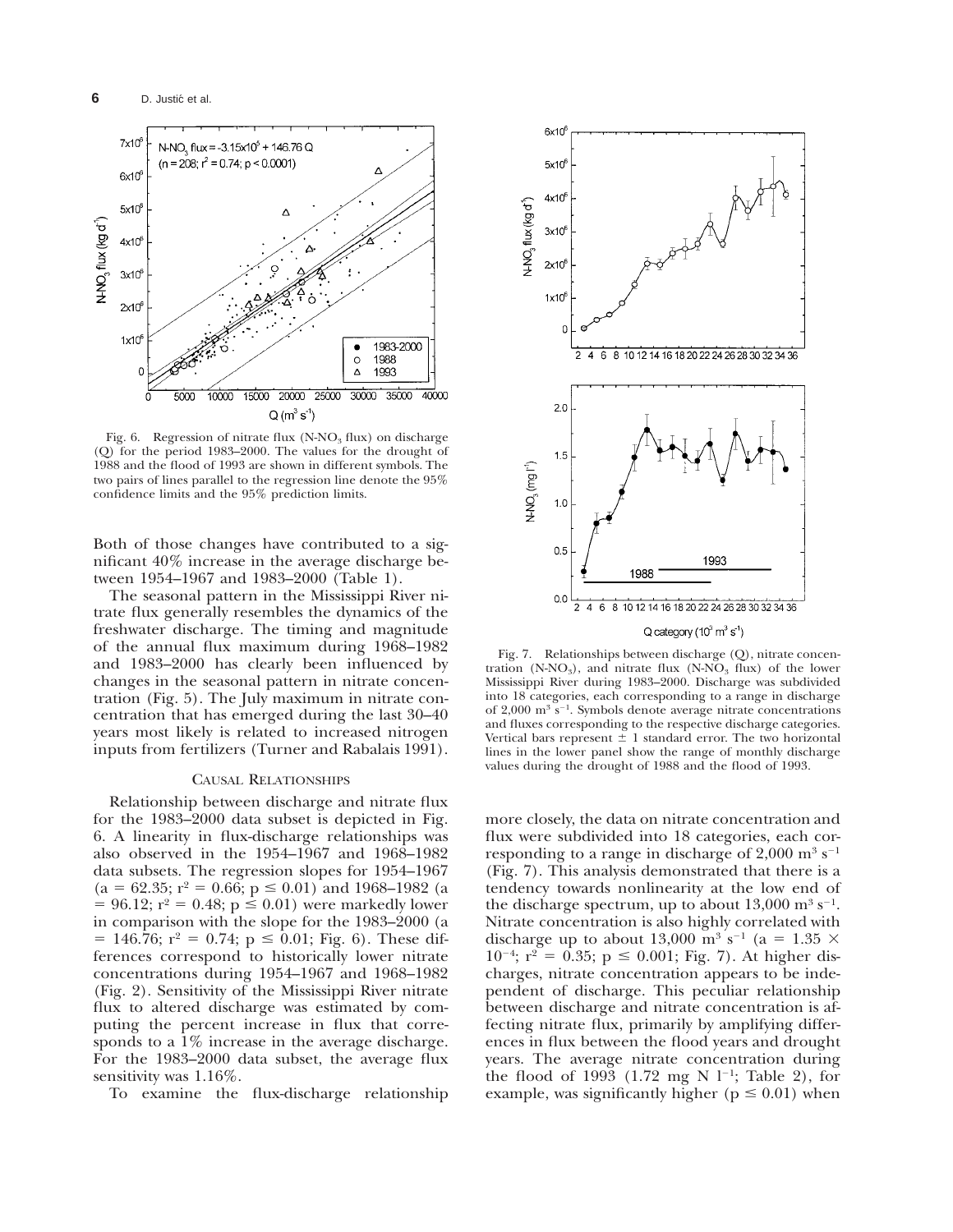TABLE 2. Numbers of observations  $(n)$ , averages  $(\bar{x})$ , standard deviations (SD), and coefficients of variation  $\overline{(CV)}$  of the Mississippi River discharge  $(O)$ , nitrate concentration  $(N-NO<sub>3</sub>)$ , and nitrate flux  $(N-NO<sub>3</sub>$  flux) for the drought of 1988 and the flood of 1993. The differences in Q, N-NO<sub>3</sub>, and N-NO<sub>3</sub> flux between the two periods are highly significant ( $p \le 0.001$ ), based on a two-sample *t*-test.

| Period                                     | $Q(m^3 s^{-1})$               | $N-NO_3$<br>$(mg l^{-1})$  | $N-NO_3$ flux (kg d <sup>-1</sup> )                        |
|--------------------------------------------|-------------------------------|----------------------------|------------------------------------------------------------|
| 1988                                       |                               |                            |                                                            |
| n<br>$\bar{\mathbf{x}}$<br><b>SD</b><br>CV | 12<br>10,647<br>7.582<br>0.71 | 12<br>0.92<br>0.57<br>0.62 | 12<br>$1.12 \times 10^{6}$<br>$1.18 \times 10^{6}$<br>1.05 |
| 1993<br>n<br>$\bar{\mathbf{x}}$            | 12<br>21,837                  | 12<br>1.72                 | 12<br>$3.26 \times 10^{6}$                                 |
| <b>SD</b><br>CV                            | 5,618<br>0.25                 | 0.46<br>0.27               | $1.25 \times 10^6$<br>0.38                                 |
| Difference (1993-1988)                     | 2.05                          | 1.87                       | 2.91                                                       |

compared with the 1983–2000 average (1.37 mg N l 21; Table 1). The average monthly discharges during 1993 were always above 13,000 m<sup>3</sup> s<sup>-1</sup> (Fig. 7). The opposite was the case during the drought of 1988, when monthly discharge averages were below 13,000  $\mathrm{m}^3$  s<sup>-1</sup> during the May–December period (Fig. 7). The average annual nitrate concentration in 1988 decreased to 0.92 mg N  $l^{-1}$  (Table 2), the lowest observed value during the entire 1983–2000 period. While the average Mississippi River discharge increased two-fold between 1988 and 1993, the average nitrate flux increased threefold (Table 2).

#### DOUBLED CO<sub>2</sub> SCENARIO

Based on simulations of a general circulation model, Miller and Russell (1992) predicted that the average annual discharge of the Mississippi River would increase 20% if the concentration of atmospheric  $CO<sub>2</sub>$  doubles (Fig. 1). While there are other runoff estimates for the Mississippi River Basin (Wolock and McCabe 1999), this scenario is in agreement with the observed historical increases in discharge across the conterminous U.S. (Lins and Michaels 1994). Assuming a 20% increase in discharge with respect to the 1983–2000 period (Table 1), the average  $2xCO<sub>2</sub>$  discharge of the lower Mississippi River would be around 19,000  $\mathrm{m}^3$  s<sup>-1</sup>. This value is somewhat lower than the annual average for the flood of 1993 (21,837  $\text{m}^3$  s<sup>-1</sup>; Table 2). We expect that the variability in discharge would increase coincidentally with the increase in the average discharge. This assumption is supported by the fact that a 40% increase in the average discharge between 1954–1967 and 1983–2000 was associated with a 24% increase in the variability in discharge (Table 1).



Fig. 8. Box-plots showing the Mississippi River nitrate flux (N-NO<sub>3</sub> flux) statistics for 1954–1967, 1968–1982, 1983–2000, and a hypothetical  $2\mathrm{xCO}_2$  scenario based on a  $20\%$  increase in discharge (Miller and Russell 1992).

It is impossible at this time to reliably predict future trends in nitrate concentration of the lower Mississippi River. If nutrient control programs for the Mississippi River Basin are implemented (Brezonik et al. 1999; Goolsby et al. 1999; Rabalais et al. 2002), nitrate concentration may decrease, although nitrate concentration may increase in response to an increase in discharge. For the purpose of this analysis, we assume that nitrate concentration will not change with respect to the period 1983–2000. By substituting a hypothetical  $2xCO<sub>2</sub>$  discharge of 19,000 m<sup>3</sup> s<sup>-1</sup> into the equation in Fig. 6, we obtained an estimate of  $2.47 \times 10^6$  kg  $d^{-1}$  for the average annual  $2xCO_2$  nitrate flux (Fig. 8). If a 20% increase in flux variability, relative to 1983–2000 (SD = 1.36  $\times$  10<sup>6</sup> kg d<sup>-1</sup>; Table 1) is also assumed, then the maximum nitrate flux may exceed  $8 \times 10^6$  kg d<sup>-1</sup> (Fig. 8). This latter value would be higher than any monthly nitrate flux value on record for the entire 1954–2000 period (Fig. 2).

## **Discussion**

### CLIMATIC INFLUENCES ON RIVERINE NITRATE FLUX

The average nitrate flux of the lower Mississippi River increased 3.3-fold between 1954–1967 and 1983–2000 (Fig. 2; Table 1). During the same time period, the average nitrate concentration increased 2.3-fold, while the average discharge increased 40%. Partitioning of the observed trend in nitrate flux among the two flux components, nitrate concentration and discharge, revealed that about 80% of the observed increase in flux could be explained by the increase in nitrate concentration (Fig. 3). This indicates that historical increase in the anthropogenic nutrient inputs has had a far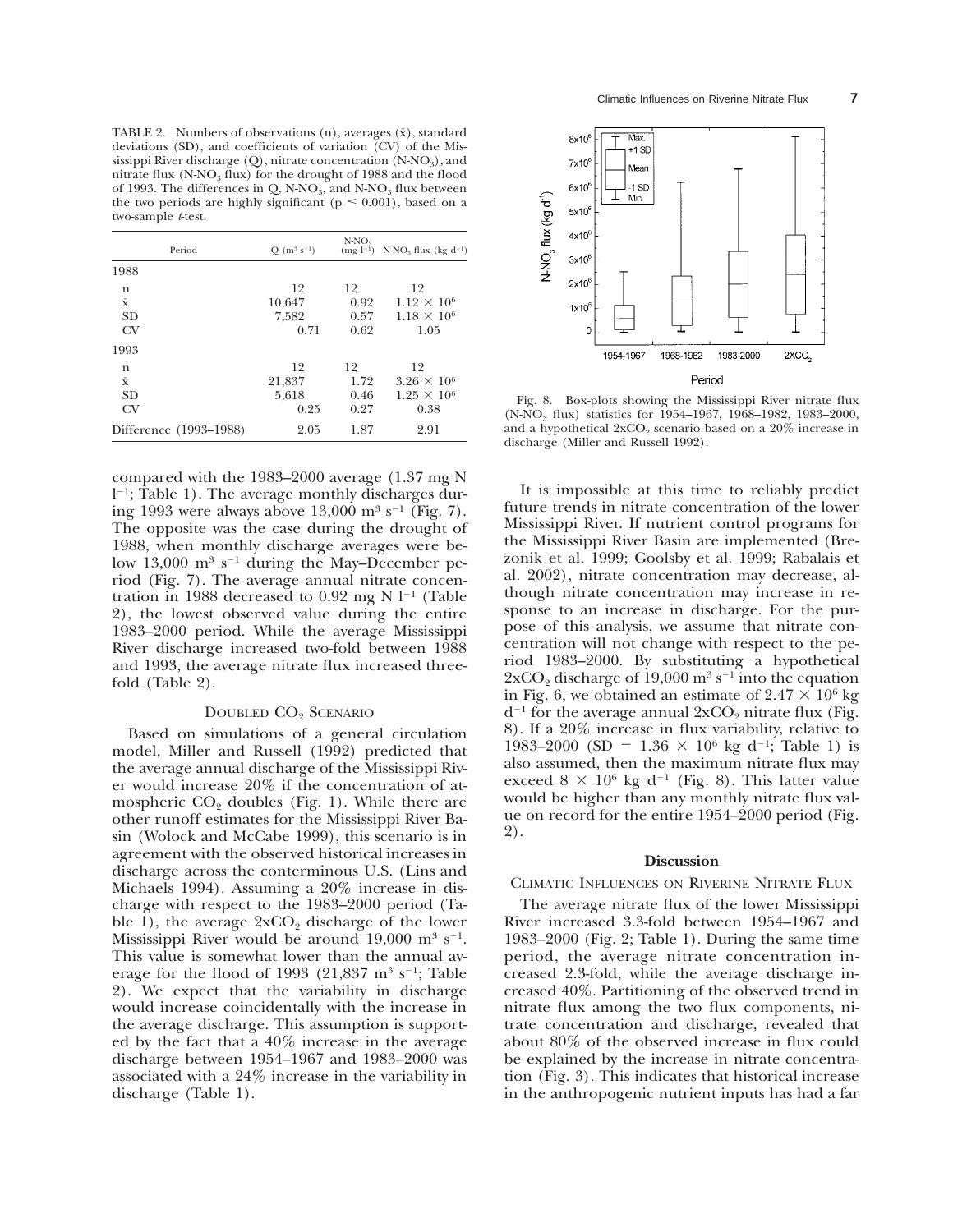greater impact on the lower Mississippi River nitrate flux then a change in climate. The influence of climatic factors on nitrate flux has been significant and may further increase as a result of global climate change. This argument is supported by two lines of evidence. The residual component of nitrate flux, obtained by removing a trend from the time series, is controlled primarily by the variability in discharge, i.e., climatic factors. There is also a highly significant relationship between discharge and nitrate concentration at the low end of the discharge spectrum, up to about  $13,000 \text{ m}^3 \text{ s}^{-1}$ (Fig. 7). Because the difference in nitrate flux between a flood year and a drought year is significantly larger than the difference in discharge (Table 2), the lower Mississippi River nitrate flux is potentially sensitive to future changes in the frequency of extreme climatic events. Our estimated sensitivity of nitrate flux to altered Mississippi River discharge was 1.16%, which was somewhat higher in comparison with a previously reported value of 1.10% (Alexander et al. 1996). Flux sensitivity values above 1% are indicative generally of rivers where discharge, either from agricultural, urban, or forested lands, is the predominant source of nitrate (Alexander et al. 1996). Because of the amplified influence of discharge on nitrate flux in the Mississippi River, future nutrient control efforts (i.e., Brezonik et al. 1999; Goolsby et al. 1999; Rabalais et al. 2002) may be more challenging.

There are several ways in which changes in precipitation and discharge may influence riverine nitrate flux. The higher precipitation would leach more nitrate from soils into tributaries and the mainstem of the Mississippi River (Goolsby et al. 1999). Unless riverine nitrate concentrations are reduced, the higher discharge would possibly lead to an increased nitrate flux. Higher discharge would also decrease the water residence times in canals, lakes, and small streams in the upper parts of the watershed. This would substantially reduce nitrogen losses due to denitrification (Howarth et al. 1996; Alexander et al. 2000), and ultimately result in a higher nitrate concentration in the mainstem of the Mississippi River. Even if we assume that there would be no change in the nitrate concentrations of the lower Mississippi River with respect to the 1983–2000 period, a hypothetical 20% increase in discharge would probably result in a greater nitrate flux (Fig. 8).

## IMPLICATION FOR COASTAL EUTROPHICATION AND HYPOXIA

The combined discharges of the Mississippi and Atchafalaya Rivers account for 96% and 98% of the total freshwater and nitrogen fluxes, respectively, into the northern Gulf of Mexico (Dunn 1996;

Dinnel and Wiseman 1986). Nitrate concentrations in the Lower Mississippi River are typically an order of magnitude higher that those in the Gulf's coastal waters (Justić et al. 1995a). Nitrogen is often considered to be the limiting nutrient for the growth of estuarine and coastal phytoplankton (e.g., D'Elia et al. 1986), and the proportions of nutrients in the Gulf's coastal waters also indicate a high incidence  $(\sim 30\%)$  of stoichiometric nitrogen limitation (Justić et al. 1995a,b). The variability in the Mississippi River nitrate flux has profound implications for nutrient enhanced coastal productivity (Lohrenz et al. 1997, 1999) and the eutrophication process in general.

Changes in the areal extent of hypoxic  $(< 2$  mg  $O_2$  l<sup>-1</sup>) bottom waters in the northern Gulf of Mexico between flood and drought years provide perhaps the best example of the riverine influence on coastal eutrophication. The northern Gulf of Mexico is presently the site of the largest  $(> 20,000)$ km2) and the most severe coastal hypoxic zone in the western Atlantic Ocean (Rabalais et al. 1999; Rabalais and Turner 2001). Hypoxia normally occurs from April through September in waters below the pycnocline and extends to water depths of 60 m. During the drought of 1988, however, bottom oxygen concentrations were significantly higher than average, and formation of a continuous hypoxic zone along the coast did not occur in midsummer. The opposite occurred during the flood of 1993, when the areal extent of summertime hypoxia doubled with respect to the average hydrologic year (Rabalais et al. 1998, 1999). Hypoxia in the coastal bottom waters develops as a synergistic product of high surface primary productivity, which leads to a higher carbon flux to the sediments and high water column stability. The 1993 hypoxia was associated with both an increased stability of the water column and nutrient-enhanced primary productivity, as indicated by the greatly increased nutrient concentrations and phytoplankton biomass in the coastal waters influenced by the Mississippi River (Dortch 1994; Rabalais et al. 1998).

Strong riverine influence implies that the ecosystem of the northern Gulf of Mexico would be highly sensitive to climate-induced changes in riverine freshwater and nutrient fluxes. In a series of modeling studies Justic´ et al. (1996, 1997, 2002) examined the impacts of climate variability on the Gulf's hypoxic zone. Model simulations suggested that increased freshwater discharge (20%, Miller and Russell 1992) and increased temperatures (2– 48C, Giorgi et al. 1994) would significantly affect the stability of the water column. Vertical density gradients between the upper (0–10 m) and the lower (10–20 m) water column would increase, ex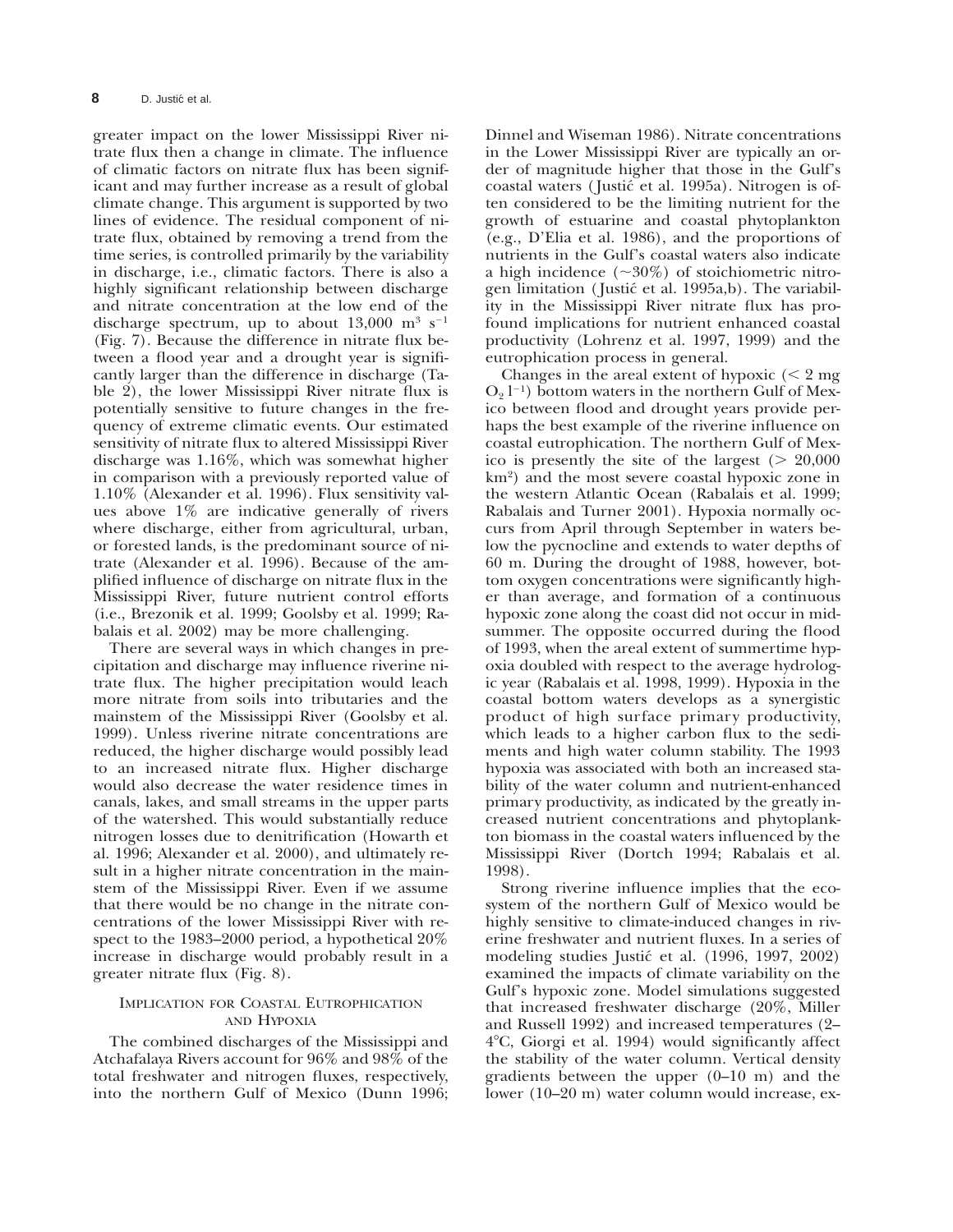ceeding values observed during the peak of the flood of 1993 (Justić et al. 1996). Increased riverine nitrogen flux during the late spring would enhance the net productivity of the upper water column. Following a 20% increase in the annual Mississippi River discharge, the annual net productivity value at a station within the core of the hypoxic zone would increase 53%, from 122 gC  $m^{-2}$  yr<sup>-1</sup> (the 1985–1992 average) to 187 gC  $m^{-2}$  yr<sup>-1</sup>. This later value is 21% higher than the annual net productivity value for the flood of 1993 (Justić et al. 1997). Model results also suggested that the summertime subpycnoclinal (10–20 m) oxygen content would decrease 30–60%, relative to the 1985– 1992 average, leading perhaps to an expanded hypoxic zone.

### IMPLICATIONS FOR FISHERIES FOOD WEBS

Among all the manifestations of eutrophication, hypoxia perhaps has the most profound impact on coastal food webs (Pearson and Rosenberg 1992; Diaz and Rosenberg 1995, 2001). Negative effects of hypoxia have been reported from a variety of coastal and estuarine areas, ranging from mass mortalities of benthic organisms (Stachowitsch 1984; Rosenberg 1985; Boesch and Rabalais 1991; Rabalais et al. 2001) to species extinctions (Officer et al. 1984; Benović et al. 1987).

In the northern Gulf of Mexico, commercial and recreational fisheries depend on life cycles of species located within shallow continental shelf waters that overlap with the hypoxic zone. Fishery-independent surveys revealed reduction or absence of shrimp and other mobile species in hypoxic waters (Craig et al. 2001). White shrimp avoid water with dissolved oxygen concentrations below 1.5 mg  $l^{-1}$ and brown shrimp are even more sensitive, avoiding water with oxygen concentrations below 2.0 mg l <sup>2</sup><sup>1</sup> (Renaud 1986b). This behavior leads to an observed blocking effect on juvenile shrimp emigrating from inshore nurseries to offshore feeding and spawning grounds. A negative correlation between shrimp catch and the presence of hypoxia corroborates interference with shrimp movement (Zimmerman and Nance 2001). In spite of the fact that Gulf's fishery yields have remained high over the last 40 years (Chesney and Baltz 2001), the catch per unit effort of brown shrimp has declined 20% from mid 1980s to the late 1990s (Zimmerman and Nance 2001). This change has occurred coincidentally with an increase in the areal extent of hypoxia (Rabalais and Turner 2001).

Studies from the northern Gulf of Mexico have shown that demersal species abundance and diversity are drastically reduced where hypoxic conditions exist (Pavella et al. 1983; Renaud 1986a). Mass mortalities are known to occur in the benthic

infauna when bottom oxygen concentration decreases below 0.5 g  $O_2$  m<sup>-3</sup> (Gaston 1985; Rabalais et al. 1999, 2001). The overall structure of the benthic community in the hypoxic zone is shifted towards a polychaete-dominated fauna of smaller individuals and lower standing stock. Presently, there is a significant recovery of the benthic community in the fall, and further recruitment in the subsequent spring. Any future increase in areal extent and severity of hypoxia would likely reduce food resources for recolonizing demersal groups and altering the productivity base that leads to fishery stocks.

#### ACKNOWLEDGMENTS

This research was funded in part by the National Oceanic and Atmospheric Administration Coastal Ocean Program grants for hypoxia studies (N-GOMEX 2000) and the U.S. Department of Energy's National Institute for Global Environmental Change.

#### LITERATURE CITED

- ALEXANDER, R. B., P. S. MURDOCH, AND R. A. SMITH. 1996. Streamflow-induced variations in nitrate flux in tributaries to the Atlantic Coastal Zone. *Biogeochemistry* 33:149–177.
- ALEXANDER, R. B., P. S. MURDOCH, R. A. SMITH, AND G. E. SCHWARZ. 2000. Effect of stream channel size on the delivery of nitrogen to the Gulf of Mexico. *Nature* 403:758–761.
- ANDERSSON, L. AND L. RYDBERG. 1988. Trends in nutrient and oxygen conditions within the Kattegat: Effects on local nutrient supply. *Estuarine, Coastal and Shelf Science* 26:559–579.
- BENOVIĆ, T., D. JUSTIĆ, AND A. BENDER. 1987. Enigmatic changes in the hydromedusan fauna of the northern Adriatic Sea. *Nature* 326:597–600.
- BOESCH, D. AND N. N. RABALAIS. 1991. Effects of hypoxia on continental shelf benthos: Comparison between the New York Bight and the northern Gulf of Mexico, p. 27–34. *In* R. V. Tyson and T. H. Pearson (eds.), Modern and Ancient Continental Shelf Anoxia. Special Publication No. 58. Geological Society, London, U.K.
- BRATKOVICH, A., S. P. DINNEL, AND D. A. GOOLSBY. 1994. Variability and prediction of freshwater and nitrate fluxes for the Louisiana-Texas shelf: Mississippi and Atchafalaya River source functions. *Estuaries* 17:766–778.
- BREZONIK, P. L., V. J. BIERMAN, JR., R. ALEXANDER, J. ANDERSON, J. BARKO, M. DORTCH, L. HATCH, G. L. HITCHCOCK, D. KEENEY, D. MULLA, V. SMITH, C. WALKER, T. WHITLEDGE, AND W. J. WISEMAN, JR. 1999. Effects of reducing nutrient loads to surface waters within the Mississippi River Basin and the Gulf of Mexico. Topic 4 Report for the Integrated Assessment of Hypoxia in the Gulf of Mexico. NOAA Coastal Ocean Program Decision Analysis Series No. 18. National Oceanic and Atmospheric Administration Coastal Ocean Program, Silver Spring, Maryland.
- CARACO, N. F. AND J. J. COLE. 1999. Human impact on nitrate export: An analysis using major world rivers. *Ambio* 28:167– 170.
- CHESNEY, E. J. AND D. M. BALTZ. 2001. The effects of hypoxia on the northern Gulf of Mexico coastal ecosystem: A fisheries perspective, p. 321–354. *In* N. N. Rabalais and R. E. Turner (eds.), Coastal Hypoxia: Consequences for Living Resources and Ecosystems. Coastal and Estuarine Studies 58, American Geophysical Union, Washington, D.C.
- COOPER, S. R. AND G. S. BRUSH. 1991. Long-term history of Chesapeake Bay anoxia. *Science* 254:992–996.
- CRAIG, J. K., L. B. CROWDER, C. D. GRAY, C. J. MCDANIEL, T. A.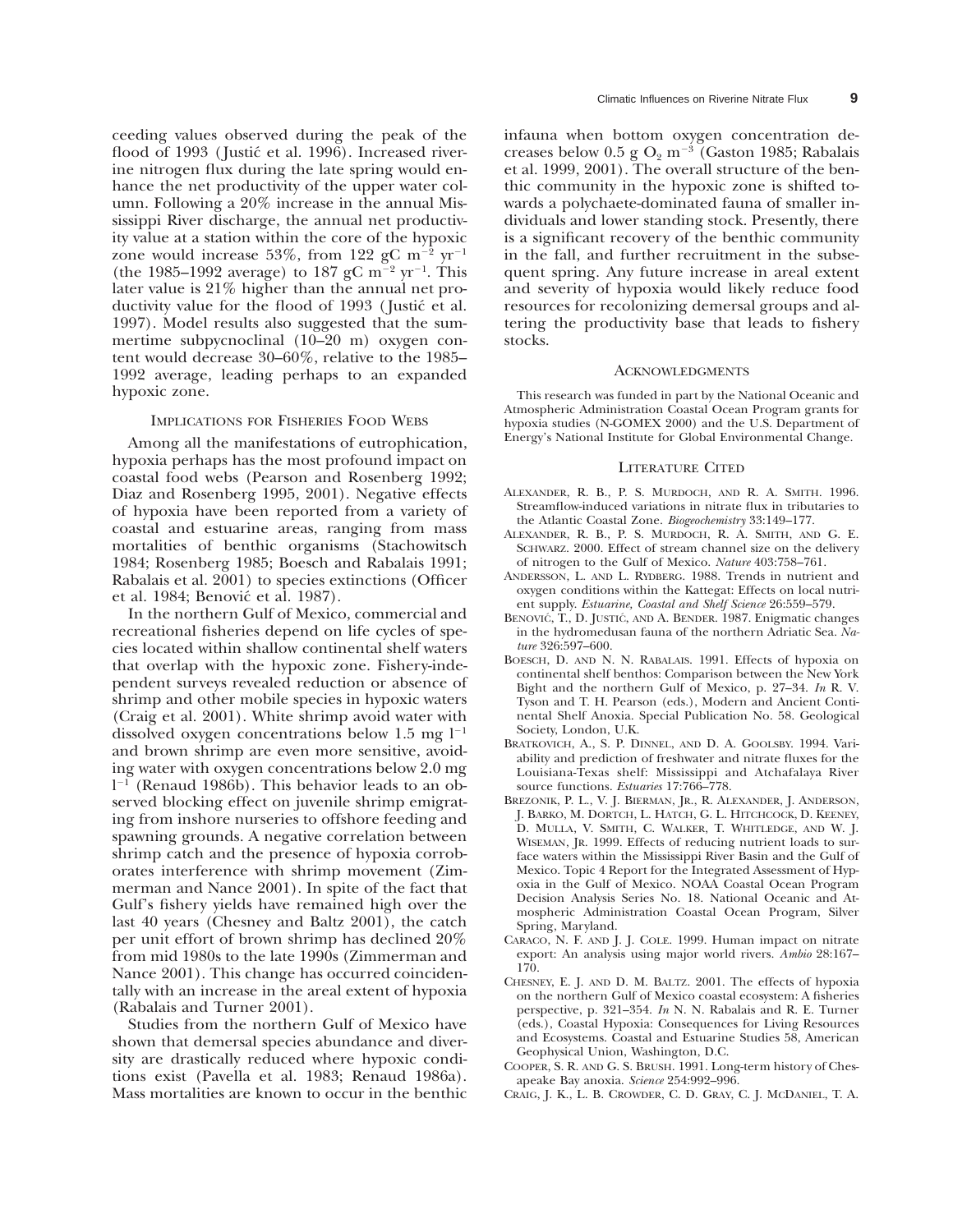HENWOOD, AND J. G. HANIFEN. 2001. Ecological effects of hypoxia on fish, sea turtles, and marine mammals in the northwestern Gulf of Mexico, p. 269–291. *In* N. N. Rabalais and R. E. Turner (eds.), Coastal Hypoxia: Consequences for Living Resources and Ecosystems. Coastal and Estuarine Studies 58, American Geophysical Union, Washington, D.C.

- D'ELIA, C. J., J. G. SANDERS, AND W. R. BOYNTON. 1986. Nutrient enrichment studies in a coastal plain estuary: Phytoplankton growth in large-scale, continuous cultures. *Canadian Journal of Fisheries and Aquatic Sciences* 43:397–406.
- DIAZ, R. J. AND R. ROSENBERG. 1995. Marine benthic hypoxia: A review of its ecological effects and behavioral responses of benthic macrofauna. *Oceanography and Marine Biology Annual Review* 33:245–303.
- DIAZ, R. J. AND R. ROSENBERG. 2001. Overview of anthropogenically-induced hypoxic effects on marine benthic fauna, p. 129–145. *In* N. N. Rabalais and R. E. Turner (eds.), Coastal Hypoxia: Consequences for Living Resources and Ecosystems. Coastal and Estuarine Studies 58, American Geophysical Union, Washington, D.C.
- DINNEL, S. AND W. J. WISEMAN, JR. 1986. Freshwater on the Louisiana shelf. *Continental Shelf Research* 6:765–784.
- DORTCH, Q. 1994. Changes in phytoplankton number and species composition, p. 46–49. *In* M. J. Dowgiallo (ed.), Coastal Oceanographic Effects of Summer 1993 Mississippi River Flooding. National Oceanic and Atmospheric Administration Coastal Ocean Office/National Weather Service, Silver Spring, Maryland.
- DORTCH, Q. AND T. E. WHITLEDGE. 1992. Does nitrogen or silicon limit phytoplankton production in the Mississippi River plume and nearby regions? *Continental Shelf Research* 12:1293– 1309.
- DUNN, D. D. 1996. Trends in nutrient inflows to the Gulf of Mexico from streams draining the conterminous United States 1972–1993. Water-Resources Investigations Report 96- 4113. U.S. Geological Survey, Austin, Texas.
- ELY, L. L., Y. ENZEL, V. R. BAKER, AND D. R. CAYAN. 1993. A 5000 year record of extreme floods and climate change in the southwestern United States. *Nature* 262:410–412.
- GASTON, G. R. 1985. Effects of hypoxia on macrobenthos of the inner shelf off Cameron, Louisiana. *Estuarine, Coastal and Shelf Science* 20:603–613.
- GIORGI, F., C. SHIELDS-BRODEUR, AND T. BATES. 1994. Regional climate change scenarios produced with a nested regional climate model. *Journal of Climate* 7:375–399.
- GOOLSBY, D. A., W. A. BATTAGLIN, G. B. LAWRENCE, R. S. ARTZ, B. T. AULENBACH, R. P. HOOPER, D. R. KEENEY, AND G. J. STENS-LAND. 1999. Flux and sources of nutrients in the Mississippi-Atchafalaya River Basin. Topic 3 Report for the Integrated Assessment of Hypoxia in the Gulf of Mexico. NOAA Coastal Ocean Program Decision Analysis Series No. 17. National Oceanic and Atmospheric Administration Coastal Ocean Program, Silver Spring, Maryland.
- HICKEL, W., P. MANGELSDORF, AND J. BERG. 1993. The human impact in the German Bight: Eutrophication during three decades (1962–1991). *Helgolander Meeresunters* 47:243–263.
- HOWARTH, R. W. 1998. An assessment of human influences on fluxes of nitrogen from the terrestrial landscape to the estuaries and continental shelves of the North Atlantic Ocean. *Nutrient Cycling in Agroecosystems* 52:213–223.
- HOWARTH, R. W., G. BILLEN, D. SWANEY, A. TOWNSEND, N. JA-WORSKI, K. LAJTHA, J. A. DOWNING, R. E. ELMGREN, N. CARACO, T. JORDAN, F. BERENDSE, J. FRENEY, V. KUDEYAROV, P. MURDOCH, AND Z.-L. ZHU. 1996. Regional nitrogen budgets and riverine N and P fluxes for the drainages to the North Atlantic Ocean: Natural and human influences. *Biogeochemistry* 35:75–139.
- INTERGOVERNMENTAL PANEL ON CLIMATE CHANGE (IPCC). 2001. Climate Change 2001: The Scientific Basis, Contribution of

Working Group I to the Third Assessment Report. Cambridge University Press, Cambridge, U.K.

- JONES, P. D., M. NEW, D. E. PARKER, S. MARTIN, AND I. G. RIGOR. 1999. Surface air temperature and its changes over the past 150 years. *Reviews of Geophysics* 37:173–199.
- JUSTIC´, D., T. LEGOVIC´, AND L. ROTTINI-SANDRINI. 1987. Trend in the oxygen content 1911–1984 and occurrence of benthic mortality in the northern Adriatic Sea. *Estuarine, Coastal and Shelf Science* 25:435–445.
- JUSTIC´, D., N. N. RABALAIS, AND R. E. TURNER. 1995a. Stoichiometric nutrient balance and origin of coastal eutrophication. *Marine Pollution Bulletin* 30:41–46.
- JUSTIĆ, D., N. N. RABALAIS, AND R. E. TURNER. 1996. Effects of climate change on hypoxia in coastal waters: A doubled  $CO<sub>2</sub>$ scenario for the northern Gulf of Mexico. *Limnology and Oceanography* 41:992–1003.
- JUSTIC´, D., N. N. RABALAIS, AND R. E. TURNER. 1997. Impacts of climate change on net productivity of coastal waters: Implications for carbon budget and hypoxia. *Climate Research* 8: 225–237.
- JUSTIĆ, D., N. N. RABALAIS, AND R. E. TURNER. 2002. Modeling the impacts of decadal changes in riverine nutrient fluxes on coastal eutrophication near the Mississippi River Delta. *Ecological Modelling* 152:33–46.
- JUSTIĆ, D., N. N. RABALAIS, R. E. TURNER, AND Q. DORTCH. 1995b. Changes in nutrient structure of river-dominated coastal waters: Stoichiometric nutrient balance and its consequences. *Estuarine, Coastal and Shelf Science* 40:339–356.
- KNOX, J. C. 1993. Large increases in flood magnitude in response to modest changes in climate. *Nature* 361:430–432.
- LINS, H. F. AND P. J. MICHAELS. 1994. Increasing U.S. streamflow linked to greenhouse forcing. *Eos, Transactions, American Geophysical Union* 75:281.
- LOHRENZ, S. E., G. L. FAHNENSTIEL, D. G. REDALJE, G. A. LANG, X. CHEN, AND M. J. DAGG. 1997. Variations in primary production of northern Gulf of Mexico continental shelf waters linked to nutrient inputs from the Mississippi River. *Marine Ecology Progress Series* 55:435–454.
- LOHRENZ, S. E., G. L. FAHNENSTIEL, D. G. REDALJE, G. A. LANG, M. J. DAGG, T. E. WHITLEDGE, AND Q. DORTCH. 1999. The interplay of nutrients, irradiance and mixing as factors regulating primary production in coastal waters impacted by the Mississippi River plume. *Continental Shelf Research* 19:1113– 1141.
- MEADE, R. H. (ED.). 1995. Contaminants in the Mississippi River, 1987–1992. U.S. Geological Survey Circular 1133. U.S. Department of the Interior, U.S. Geological Survey, Denver, Colorado.
- MILLER, J. R. AND G. L. RUSSELL. 1992. The impact of global warming on river discharge. *Journal of Geophysical Research* 97: 2757–2764.
- MILLIMAN, J. D. AND R. H. MEADE. 1983. Worldwide delivery of river sediment to the ocean. *Journal of Geology* 91:1–21.
- OFFICER, C. C., R. B. BIGGS, J. L. TAFT, L. E. CRONIN, M. TYLER, AND W. R. BOYNTON. 1984. Chesapeake Bay anoxia: Origin, development and significance. *Science* 223:22–27.
- PAVELLA, J. S., J. L. ROSS, AND M. E. CHITTENDEN, JR. 1983. Sharp reduction in abundance of fishes and benthic macroinvertebrates in the Gulf of Mexico off Texas associated with hypoxia. *Northeast Gulf Science* 6:167–173.
- PEARSON, T. AND R. ROSENBERG. 1992. Energy flow through the SE Kattegat: A comparative examination of the eutrophication of a coastal marine ecosystem. *Netherlands Journal of Sea Research* 28:317–334.
- PEIERLS, B. L., N. CARACO, M. PACE, AND J. COLE. 1991. Human influence on river nitrogen. *Nature* 350:386–387.
- RABALAIS, N. N., D. E. HARPER, AND R. E. TURNER. 2001. Responses of nekton and demersal and benthic fauna to decreasing oxygen concentrations, p. 115–128. *In* N. N. Rabalais